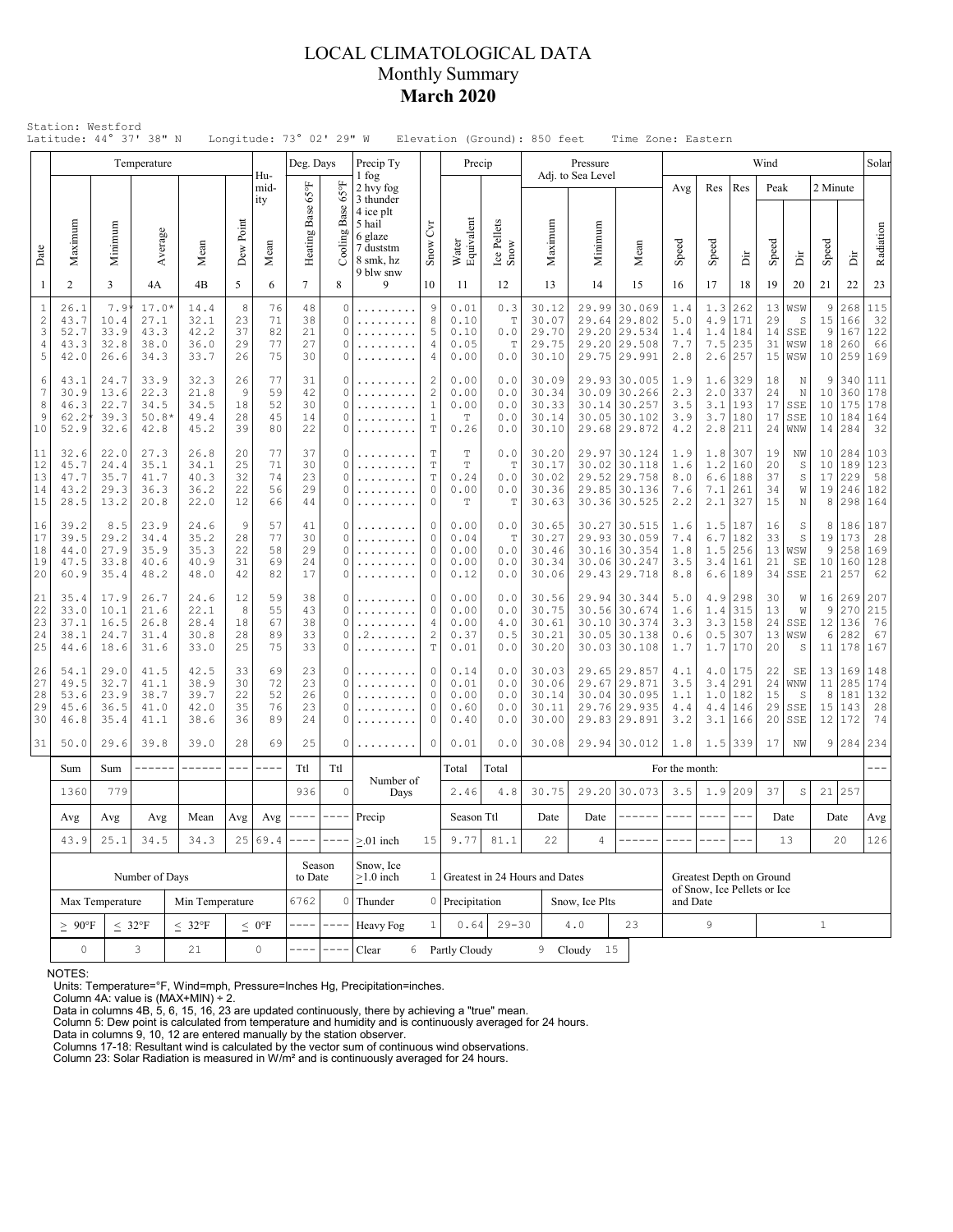## OBSERVATIONS AT 3-HOUR INTERVALS **March 2020: Westford**

|                                                          |                                                                                                                                                                                                                                                                                                                                                                                                                                                                            |                                                                                  |                                                              |                                              |                                              |                                                                                         |                                                                       | Wind                                                                                      |                                                                      |                                                              |                                                                                        |                                                              |                                              |                                              |                                                   |                                                            | Wind                                                                                         |                                                                      |                                                              |                                                                                    |                                                              |                                              |                                                  |                                                              |                                                                                                                         | Wind                                                                                    |                                                                                                           |
|----------------------------------------------------------|----------------------------------------------------------------------------------------------------------------------------------------------------------------------------------------------------------------------------------------------------------------------------------------------------------------------------------------------------------------------------------------------------------------------------------------------------------------------------|----------------------------------------------------------------------------------|--------------------------------------------------------------|----------------------------------------------|----------------------------------------------|-----------------------------------------------------------------------------------------|-----------------------------------------------------------------------|-------------------------------------------------------------------------------------------|----------------------------------------------------------------------|--------------------------------------------------------------|----------------------------------------------------------------------------------------|--------------------------------------------------------------|----------------------------------------------|----------------------------------------------|---------------------------------------------------|------------------------------------------------------------|----------------------------------------------------------------------------------------------|----------------------------------------------------------------------|--------------------------------------------------------------|------------------------------------------------------------------------------------|--------------------------------------------------------------|----------------------------------------------|--------------------------------------------------|--------------------------------------------------------------|-------------------------------------------------------------------------------------------------------------------------|-----------------------------------------------------------------------------------------|-----------------------------------------------------------------------------------------------------------|
| Hour                                                     | Sunshine                                                                                                                                                                                                                                                                                                                                                                                                                                                                   | Pressure                                                                         | Rainfall<br>rate                                             | Temperature                                  | Dew Point                                    | Humidity                                                                                | Direction                                                             | Speed                                                                                     | Gust                                                                 | Sunshine                                                     | Pressure                                                                               | Rainfall<br>rate                                             | Temperature                                  | Dew Point                                    | Humidity                                          | Direction                                                  | Speed                                                                                        | Gust                                                                 | Sunshine                                                     | Pressure                                                                           | Rainfall<br>rate                                             | Temperature                                  | Dew Point                                        | Humidity                                                     | Direction                                                                                                               | Speed                                                                                   | Gust                                                                                                      |
|                                                          |                                                                                                                                                                                                                                                                                                                                                                                                                                                                            |                                                                                  |                                                              | MAR 01                                       |                                              |                                                                                         |                                                                       |                                                                                           |                                                                      |                                                              |                                                                                        |                                                              | MAR 02                                       |                                              |                                                   |                                                            |                                                                                              |                                                                      |                                                              |                                                                                    |                                                              | MAR 03                                       |                                                  |                                                              |                                                                                                                         |                                                                                         |                                                                                                           |
| 00<br>03<br>06<br>09<br>12<br>15<br>18<br>21             | 0<br>29.99<br>0.00<br>23<br>13<br>9<br>86<br>1<br>24<br>0<br>$\mathbf{1}$<br>30.00<br>0.00<br>11<br>6<br>82<br>25<br>30.04<br>$\circ$<br>0<br>0.00<br>8<br>5<br>85<br>30.09<br>27<br>62<br>0.00<br>13<br>8<br>80<br>$\mathbf{1}$<br>255<br>30.10<br>26<br>$\mathbb O$<br>0.00<br>18<br>10<br>69<br>30.08<br>24<br>$\circ$<br>584<br>0.00<br>24<br>10<br>54<br>27<br>0<br>30.10<br>0.00<br>18<br>10<br>72<br>$\circ$<br>30.11<br>9<br>5<br>85<br>27<br>$\circ$<br>0<br>0.00 |                                                                                  |                                                              |                                              |                                              |                                                                                         | 4<br>4<br>3<br>6<br>6<br>6<br>0<br>$\circ$                            | 0<br>0<br>0<br>95<br>197<br>93<br>0<br>0                                                  | 30.07<br>30.05<br>29.91<br>29.84<br>29.77<br>29.68<br>29.67<br>29.66 | 0.00<br>0.00<br>0.00<br>0.00<br>0.00<br>0.00<br>0.00<br>0.00 | 10<br>16<br>26<br>32<br>37<br>40<br>41<br>39                                           | 7<br>12<br>21<br>22<br>23<br>27<br>27<br>29                  | 87<br>87<br>82<br>67<br>58<br>59<br>58<br>67 | 25<br>24<br>14<br>17<br>16<br>17<br>17<br>18 | 0<br>0<br>2<br>6<br>8<br>8<br>6<br>$\overline{c}$ | 0<br>2<br>10<br>19<br>22<br>18<br>13<br>4                  | 0<br>0<br>0<br>188<br>190<br>269<br>0<br>0                                                   | 29.64<br>29.64<br>29.66<br>29.68<br>29.62<br>29.53<br>29.41<br>29.30 | 0.00<br>0.00<br>0.00<br>0.00<br>0.00<br>0.00<br>0.00<br>0.00 | 44<br>38<br>36<br>39<br>50<br>53<br>43<br>39                                       | 36<br>36<br>34<br>37<br>39<br>37<br>36<br>38                 | 74<br>94<br>95<br>91<br>65<br>55<br>76<br>95 | 18 ا<br>20<br>24<br>24<br>19<br>15<br>17<br>11   | 5<br>$\overline{\mathbf{c}}$<br>0<br>0<br>3<br>4<br>0<br>0   | 11<br>$\epsilon$<br>$\mathsf{O}\xspace$<br>$\mathbb O$<br>$\epsilon$<br>$1\,1$<br>$\begin{array}{c} 3 \\ 1 \end{array}$ |                                                                                         |                                                                                                           |
|                                                          |                                                                                                                                                                                                                                                                                                                                                                                                                                                                            |                                                                                  |                                                              | MAR 04                                       |                                              |                                                                                         |                                                                       |                                                                                           |                                                                      |                                                              |                                                                                        |                                                              | MAR 05                                       |                                              |                                                   |                                                            |                                                                                              |                                                                      |                                                              |                                                                                    |                                                              | MAR 06                                       |                                                  |                                                              |                                                                                                                         |                                                                                         |                                                                                                           |
| 0 <sub>0</sub><br>03<br>06<br>09<br>12<br>15<br>18<br>21 | 0<br>0<br>141<br>171<br>104<br>0<br>0                                                                                                                                                                                                                                                                                                                                                                                                                                      | 0, 29.20<br>29.29<br>29.38<br>29.45<br>29.51<br>29.56<br>29.66<br>29.72          | 0.00<br>0.00<br>0.00<br>0.00<br>0.00<br>0.00<br>0.00<br>0.00 | 43<br>38<br>35<br>35<br>36<br>37<br>36<br>34 | 42<br>32<br>31<br>29<br>26<br>26<br>28<br>28 | 97<br>79<br>85<br>80<br>67<br>66<br>73<br>77                                            | 18<br>22<br>23<br>22<br>24<br>24<br>25<br>20                          | 5<br>$\mathcal{G}$<br>9<br>11<br>10<br>8<br>6<br>3                                        | 12<br>19<br>19<br>22<br>24<br>13<br>16<br>9                          | $\circ$<br>$\circ$<br>369<br>737<br>459<br>0<br>0            | 0, 29.75<br>29.84<br>29.94<br>30.02<br>30.03<br>30.02<br>30.07<br>30.09                | 0.00<br>0.00<br>0.00<br>0.00<br>0.00<br>0.00<br>0.00<br>0.00 | 34<br>31<br>29<br>34<br>39<br>42<br>34<br>30 | 28<br>26<br>25<br>27<br>27<br>26<br>28<br>26 | 78<br>81<br>84<br>74<br>61<br>53<br>76<br>85      | 122<br>23<br>27<br>26<br>29<br>26<br>32<br>04              | 5<br>3<br>$\overline{\mathbf{c}}$<br>7<br>3<br>9<br>$\overline{c}$<br>0                      | 13<br>8<br>8<br>$11\,$<br>11<br>13<br>8<br>0                         | 0<br>0<br>0<br>371<br>455<br>225<br>0<br>0                   | 30.07<br>30.03<br>30.00<br>30.00<br>29.97<br>29.94<br>29.98<br>30.06               | 0.00<br>0.00<br>0.00<br>0.00<br>0.00<br>0.00<br>0.00<br>0.00 | 27<br>28<br>28<br>37<br>42<br>38<br>32<br>29 | 24<br>24<br>24<br>27<br>27<br>30<br>28<br>25     | 89<br>86<br>86<br>66<br>55<br>72<br>83<br>85                 | 04<br>03<br>07<br>34<br>32<br>32<br>35<br>35                                                                            | 0<br>$\,1$<br>0<br>$\begin{array}{c} 1 \\ 1 \\ 3 \end{array}$<br>6<br>3                 | 0<br>$\frac{3}{3}$<br>$\overline{4}$<br>$\overline{7}$<br>$10$<br>$\begin{array}{c} 13 \\ 11 \end{array}$ |
|                                                          | MAR 07                                                                                                                                                                                                                                                                                                                                                                                                                                                                     |                                                                                  |                                                              |                                              |                                              |                                                                                         |                                                                       |                                                                                           |                                                                      |                                                              | MAR 08                                                                                 |                                                              |                                              |                                              |                                                   |                                                            |                                                                                              |                                                                      |                                                              | MAR 09                                                                             |                                                              |                                              |                                                  |                                                              |                                                                                                                         |                                                                                         |                                                                                                           |
| 00<br>03<br>06<br>09<br>12<br>15<br>18<br>21             | $\circ$<br>0<br>385<br>656<br>450<br>0<br>0                                                                                                                                                                                                                                                                                                                                                                                                                                | 0, 30.09<br>30.12<br>30.22<br>30.30<br>30.33<br>30.32<br>30.32<br>30.33          | 0.00<br>0.00<br>0.00<br>0.00<br>0.00<br>0.00<br>0.00<br>0.00 | 25<br>20<br>15<br>20<br>26<br>31<br>25<br>20 | 16<br>10<br>9<br>10<br>11<br>9<br>4<br>7     | 70<br>65<br>79<br>65<br>52<br>40<br>41<br>57                                            | 32<br>34<br>34<br>35<br>30<br>35<br>36<br>36                          | 2<br>$\sqrt{4}$<br>$\ensuremath{\mathsf{3}}$<br>3<br>3<br>$\,1\,$<br>0<br>$\mathbf 0$     | 8<br>24<br>9<br>12<br>8<br>11<br>$\sqrt{2}$<br>$\mathbf{1}$          | $\circ$<br>0<br>135<br>594<br>457<br>40<br>0                 | 0, 30.31<br>30.30<br>30.29<br>30.33<br>30.31<br>30.25<br>30.20<br>30.19                | 0.00<br>0.00<br>0.00<br>0.00<br>0.00<br>0.00<br>0.00<br>0.00 | 23<br>23<br>25<br>29<br>38<br>44<br>43<br>39 | 10<br>10<br>10<br>15<br>22<br>23<br>25<br>25 | 56, 21<br>56<br>51<br>56<br>53<br>44<br>49<br>57  | 19<br>18<br>19<br>25<br>22<br>18<br>16                     | 0<br>3<br>4<br>3<br>5<br>6<br>0<br>$\overline{c}$                                            | 4<br>8<br>10<br>11<br>10<br>9<br>5<br>6                              | 0<br>0<br>84<br>591<br>427<br>65<br>0                        | 0, 30.14<br>30.14<br>30.13<br>30.12<br>30.10<br>30.06<br>30.06<br>30.10            | 0.00<br>0.00<br>0.00<br>0.00<br>0.00<br>0.00<br>0.00<br>0.00 | 42<br>43<br>42<br>45<br>56<br>60<br>57<br>50 | 25<br>26<br>26<br>26<br>28<br>29<br>31<br>30     | 52,16<br>51<br>54<br>47<br>34<br>30<br>37<br>47              | 17<br>16<br>17<br>16<br>18<br>19<br>24                                                                                  | 7<br>3<br>4<br>5<br>5<br>5<br>5<br>$\overline{c}$<br>8                                  | 12<br>$\begin{array}{c} 9 \\ 9 \end{array}$<br>$1\,1$<br>14<br>16<br>$\epsilon$<br>11                     |
|                                                          |                                                                                                                                                                                                                                                                                                                                                                                                                                                                            |                                                                                  |                                                              | MAR 10                                       |                                              |                                                                                         |                                                                       |                                                                                           |                                                                      |                                                              |                                                                                        |                                                              | MAR 11                                       |                                              |                                                   |                                                            |                                                                                              |                                                                      |                                                              |                                                                                    |                                                              | MAR 12                                       |                                                  |                                                              |                                                                                                                         |                                                                                         |                                                                                                           |
| 00<br>03<br>06<br>09<br>12<br>15<br>18<br>21             | 0<br>0<br>63<br>113<br>118<br>30                                                                                                                                                                                                                                                                                                                                                                                                                                           | 0, 30.10<br>30.04<br>29.99<br>29.90<br>29.80<br>29.71<br>29.69<br>0 29.80        | 0.00<br>0.00<br>0.00<br>0.00<br>0.00<br>0.00<br>0.00<br>0.00 | 52<br>42<br>41<br>47<br>52<br>48<br>47<br>44 | 34<br>39<br>38<br>39<br>35<br>43<br>45<br>43 | 49<br>88<br>90<br>74<br>52<br>81<br>92<br>95                                            | 23 ا<br>19<br>19<br>17<br>17<br>16<br>17<br>28                        | 5<br>$\circ$<br>0<br>3<br>8<br>$\mathsf 9$<br>3<br>4                                      | 17<br>$\mathbf{1}$<br>$\mathbb O$<br>8<br>17<br>20<br>8<br>11        | $\circ$<br>0<br>100<br>281<br>323<br>16<br>0                 | 0, 29.97<br>30.04<br>30.10<br>30.16<br>30.18<br>30.14<br>30.15<br>30.14                | 0.00<br>0.00<br>0.00<br>0.00<br>0.00<br>0.00<br>0.00<br>0.00 | 33<br>30<br>26<br>22<br>26<br>29<br>29<br>26 | 31<br>26<br>21<br>16<br>17<br>16<br>18<br>21 | 95<br>87<br>83<br>77<br>69<br>60<br>64<br>83      | 28 ر<br>28<br>29<br>32<br>29<br>06<br>0 <sub>0</sub><br>36 | 8<br>$\mathbf{1}$<br>3<br>$\overline{\mathcal{L}}$<br>$\overline{\mathbf{c}}$<br>3<br>0<br>0 | 20<br>12<br>11<br>13<br>9<br>$\overline{7}$<br>0<br>1                | 0<br>0<br>0<br>90<br>541<br>338<br>44<br>0                   | 30.13<br>30.13<br>30.14<br>30.17<br>30.14<br>30.11<br>30.10<br>30.07               | 0.00<br>0.00<br>0.00<br>0.00<br>0.00<br>0.00<br>0.00<br>0.00 | 25<br>25<br>26<br>28<br>37<br>45<br>43<br>39 | 21<br>21<br>21<br>23<br>27<br>28<br>29<br>29     | 87<br>84<br>83<br>82<br>69<br>52<br>57<br>68                 | 36<br>35<br>04<br>04<br>10<br>15<br>07<br>10                                                                            | 0<br>$\,1$<br>0<br>0<br>0<br>6<br>0<br>0                                                | $\frac{0}{3}$<br>$\circ$<br>$\circ$<br>3<br>$\begin{array}{c}\n 12 \\  7 \\  3\n \end{array}$             |
|                                                          |                                                                                                                                                                                                                                                                                                                                                                                                                                                                            | MAR 13                                                                           |                                                              |                                              |                                              |                                                                                         |                                                                       |                                                                                           |                                                                      |                                                              | MAR 14                                                                                 |                                                              |                                              |                                              |                                                   |                                                            |                                                                                              |                                                                      |                                                              | MAR 15                                                                             |                                                              |                                              |                                                  |                                                              |                                                                                                                         |                                                                                         |                                                                                                           |
| 00<br>03<br>06<br>10<br>12<br>$1\,5$<br>18<br>21         | 0<br>0<br>76<br>58                                                                                                                                                                                                                                                                                                                                                                                                                                                         | 0, 30.02<br>29.94<br>29.82<br>29.65<br>29.53<br>606 29.63<br>46 29.75<br>0 29.82 | 0.00<br>0.00<br>0.00<br>0.00<br>0.00<br>0.00<br>0.00<br>0.00 | 41<br>40<br>39<br>40<br>40<br>47<br>42<br>38 | 30<br>32<br>33<br>35<br>38<br>37<br>28<br>26 | 65<br>72<br>80<br>82<br>$\begin{array}{c c} 91 & 16 \\ 68 & 23 \end{array}$<br>58<br>62 | 13<br>14<br>14<br>15<br>$2\sqrt{2}$<br>22                             | 2<br>10<br>8<br>$10$<br>$\boldsymbol{7}$<br>15<br>10<br>8                                 | 14<br>20<br>21<br>22<br>16<br>29<br>22<br>17                         | 0<br>$\mathbb O$<br>84<br>751<br>0                           | 0, 29.85<br>29.91<br>30.00<br>30.12<br>30.18<br>$573 \mid 30.20$<br>104 30.26<br>30.32 | 0.00<br>0.00<br>0.00<br>0.00<br>0.00<br>0.00<br>0.00<br>0.00 | 36<br>35<br>34<br>34<br>39<br>42<br>40<br>34 | 24<br>23<br>23<br>22<br>25<br>24<br>21<br>19 | 61<br>61<br>63<br>60<br>57<br>49<br>46<br>55 28   | 22 ر<br>22<br>25<br>23<br>$26$<br> 25<br>26                | 9<br>8<br>8<br>3<br>$1\,2$<br>$10$<br>7<br>4                                                 | 22<br>19<br>18<br>12<br>28<br>9                                      | 0<br>0<br>0<br>107<br>763<br>$\circ$                         | 30.36<br>30.39<br>30.46<br>30.53<br>30.57<br>24 526 30.57<br>16 114 30.58<br>30.61 | 0.00<br>0.00<br>0.00<br>0.00<br>0.00<br>0.00<br>0.00<br>0.00 | 28<br>25<br>21<br>20<br>22<br>26<br>25<br>16 | 16<br>15<br>13<br>12<br>$1\,2$<br>$12$<br>9<br>9 | 60, 28<br>64<br>73<br>71<br>65<br>56 35<br>49 30<br>73 32    | 34<br>0 <sub>0</sub><br>0 <sub>0</sub><br>31                                                                            | 3<br>$\overline{\mathbf{c}}$<br>$\mathbf{1}$<br>4<br>$\overline{4}$<br>5<br>3<br>0      | 8<br>12<br>$\epsilon$<br>9<br>$12\,$<br>11<br>10<br>$1\,$                                                 |
|                                                          |                                                                                                                                                                                                                                                                                                                                                                                                                                                                            |                                                                                  |                                                              | MAR 16                                       |                                              |                                                                                         |                                                                       |                                                                                           |                                                                      |                                                              |                                                                                        |                                                              | MAR 17                                       |                                              |                                                   |                                                            |                                                                                              |                                                                      |                                                              |                                                                                    |                                                              | MAR 18                                       |                                                  |                                                              |                                                                                                                         |                                                                                         |                                                                                                           |
| 00<br>03<br>06<br>09<br>12<br>15<br>18<br>21             | 0<br>$\circ$<br>227<br>661<br>471<br>$\circ$                                                                                                                                                                                                                                                                                                                                                                                                                               | 0, 30.62<br>30.61<br>30.65<br>30.64<br>30.59<br>30.47<br>67 30.38<br>30.33       | 0.00<br>0.00<br>0.00<br>0.00<br>0.00<br>0.00<br>0.00<br>0.00 | 14<br>12<br>11<br>16<br>29<br>37<br>37<br>32 | 9<br>8<br>7<br>11<br>10<br>11<br>8<br>10     | 80<br>84<br>86<br>80<br>43 17<br>34<br>30<br>38                                         | $\begin{array}{r} 32 \\ 32 \end{array}$<br>32<br>32<br>18<br>16<br>18 | 0<br>$\circ$<br>$\circ$<br>$\circ$<br>3<br>$\epsilon$<br>$\overline{4}$<br>$\overline{c}$ | 0<br>$\mathbb O$<br>$\mathbb O$<br>$\circ$<br>$10$<br>11<br>10<br>5  | $\circ$<br>$\mathbb O$<br>51<br>54<br>69<br>0                | 0, 30.27<br>30.18<br>30.11<br>30.02<br>29.97<br>29.94<br>44 29.99<br>30.07             | 0.00<br>0.00<br>0.00<br>0.00<br>0.00<br>0.00<br>0.00<br>0.00 | 33<br>33<br>30<br>34<br>35<br>37<br>39<br>38 | 10<br>21<br>27<br>29<br>31<br>34<br>33<br>30 | 38<br>60<br>89<br>81<br>84<br>88<br>80<br>72      | լ16<br>16<br>16<br>16<br>16<br>17<br>23<br> 19             | 4<br>$\boldsymbol{7}$<br>$\,$ 8 $\,$<br>$1\,1$<br>11<br>$\mathsf S$<br>7<br>6                | 9<br>15<br>18<br>27<br>22<br>15<br>16<br>14                          | 0<br>0<br>$\circ$<br>686<br>408                              | 130.16<br>30.25<br>30.33<br>120 30.42<br>30.45<br>30.41<br>54 30.36<br>0 30.37     | 0.00<br>0.00<br>0.00<br>0.00<br>0.00<br>0.00<br>0.00<br>0.00 | 37<br>32<br>30<br>30<br>37<br>43<br>42<br>36 | 27<br>20<br>19<br>19<br>23<br>20<br>21<br>23     | 68, 28<br>61<br>65<br>64<br>57 31<br>40 27<br>43 13<br>59 13 | 23<br>29<br>35                                                                                                          | 0<br>6<br>$\overline{4}$<br>$\begin{array}{c} 2 \\ 1 \end{array}$<br>$\frac{3}{2}$<br>0 | 6<br>12<br>$10$<br>$\frac{7}{7}$<br>9<br>$\sqrt{4}$<br>0                                                  |

# MAXIMUM SHORT DURATION PRECIPITATION

| Time Period (minutes) |      | 10   | 1 E<br>∸ | 20   | 30   | 45   | 60   | 80   | 100  | 120  | 150  | 180  |
|-----------------------|------|------|----------|------|------|------|------|------|------|------|------|------|
| Precipitation         | 0.03 | 0.05 | 0.06     | 0.08 | 0.11 | 0.14 | 0.17 | 0.20 | 0.24 | 0.25 | 0.27 | 0.28 |
| Ended: Date           | 29   | 29   | 29       | 29   | 29   | 29   | 29   | 29   | 29   | 30   | 30   | 30   |
| Ended: Time           | 1512 | 2119 | 2119     | 2124 | 2131 | 2124 | 2127 | 2119 | 2131 | 1506 | 1516 | 1516 |

The precipitation amounts may occur at any time during the month. The time indicated is the ending time of the interval. Date and time are not entered for trace amounts.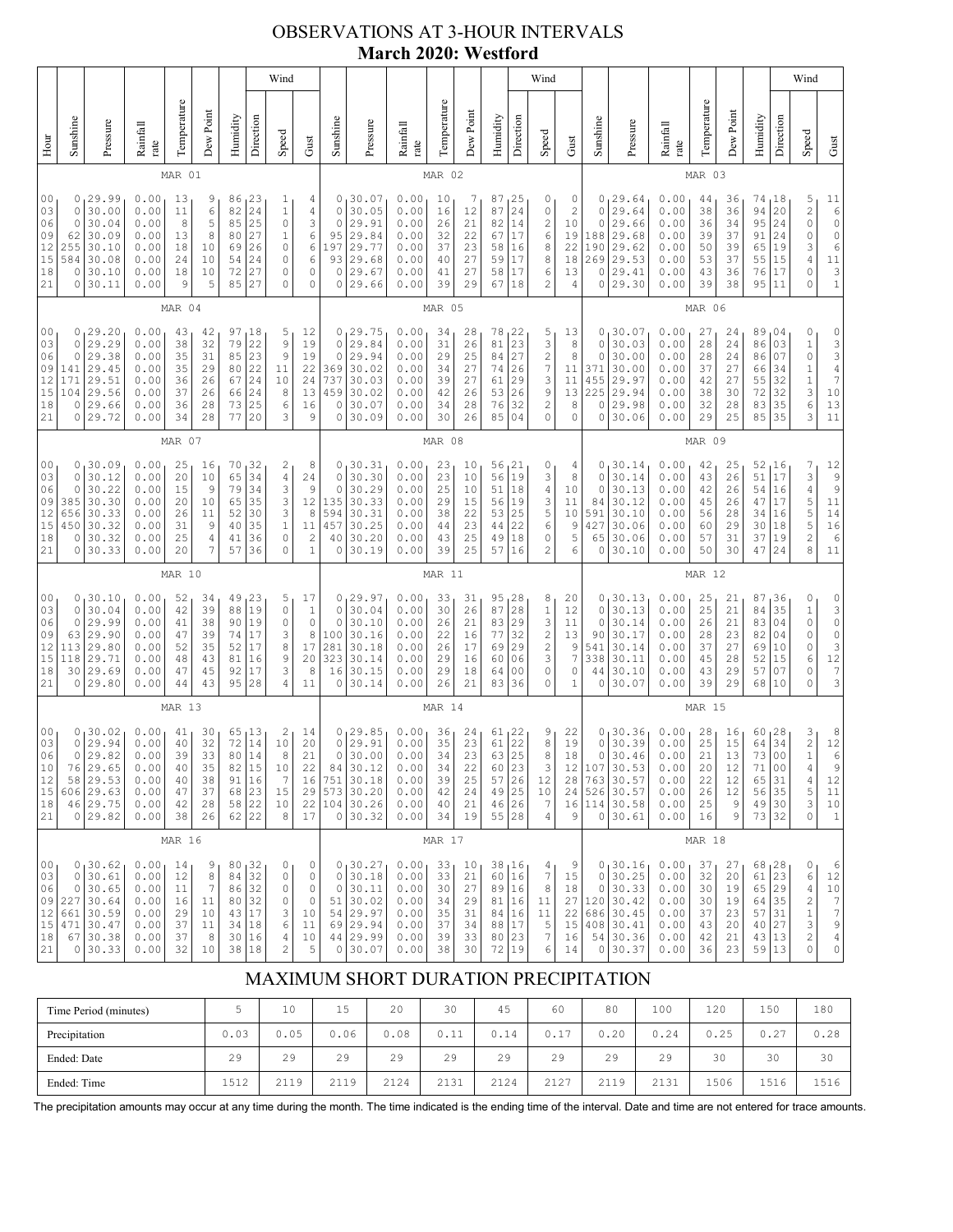### OBSERVATIONS AT 3-HOUR INTERVALS **March 2020: Westford**

|                                              | Wind                                                                                                                                                                                                                                                                                                                                                                                                                                                                                                                     |                                                                           |                                                              |                                              |                                              |                                                             |                                                                         |                                                                                                  |                                                                                                         |                                                                           |                                                                         |                                                              |                                                                 |                                              |                                                           |                                                                         | Wind                                                                                                         |                                                    |                                                           |                                                                         |                                                              |                                                                                                |                                                                          |                                                  |                                                    | Wind                                                                                                                                                                                                 |                                                                                                        |
|----------------------------------------------|--------------------------------------------------------------------------------------------------------------------------------------------------------------------------------------------------------------------------------------------------------------------------------------------------------------------------------------------------------------------------------------------------------------------------------------------------------------------------------------------------------------------------|---------------------------------------------------------------------------|--------------------------------------------------------------|----------------------------------------------|----------------------------------------------|-------------------------------------------------------------|-------------------------------------------------------------------------|--------------------------------------------------------------------------------------------------|---------------------------------------------------------------------------------------------------------|---------------------------------------------------------------------------|-------------------------------------------------------------------------|--------------------------------------------------------------|-----------------------------------------------------------------|----------------------------------------------|-----------------------------------------------------------|-------------------------------------------------------------------------|--------------------------------------------------------------------------------------------------------------|----------------------------------------------------|-----------------------------------------------------------|-------------------------------------------------------------------------|--------------------------------------------------------------|------------------------------------------------------------------------------------------------|--------------------------------------------------------------------------|--------------------------------------------------|----------------------------------------------------|------------------------------------------------------------------------------------------------------------------------------------------------------------------------------------------------------|--------------------------------------------------------------------------------------------------------|
| Hour                                         | Sunshine                                                                                                                                                                                                                                                                                                                                                                                                                                                                                                                 | Pressure                                                                  | Rainfall<br>rate                                             | Temperature                                  | Dew Point                                    | Humidity                                                    | Direction                                                               | Speed                                                                                            | Gust                                                                                                    | Sunshine                                                                  | Pressure                                                                | Rainfall<br>rate                                             | Temperature                                                     | Dew Point                                    | Humidity                                                  | Direction                                                               | Speed                                                                                                        | Gust                                               | Sunshine                                                  | Pressure                                                                | Rainfall<br>rate                                             | Temperature                                                                                    | Dew Point                                                                | Humidity                                         | Direction                                          | Speed                                                                                                                                                                                                | Gust                                                                                                   |
|                                              |                                                                                                                                                                                                                                                                                                                                                                                                                                                                                                                          |                                                                           |                                                              | MAR 19                                       |                                              |                                                             |                                                                         |                                                                                                  |                                                                                                         |                                                                           |                                                                         |                                                              | <b>MAR 20</b>                                                   |                                              |                                                           |                                                                         |                                                                                                              |                                                    |                                                           |                                                                         |                                                              | MAR 21                                                                                         |                                                                          |                                                  |                                                    |                                                                                                                                                                                                      |                                                                                                        |
| 00<br>03<br>06<br>09<br>12<br>15<br>18<br>21 | 0.00<br>0, 30.33<br>35<br>61, 13<br>0<br>0<br>23<br>17<br>30.28<br>0.00<br>24<br>$\mathbb O$<br>$\,1\,$<br>0<br>34<br>67<br>$\circ$<br>30.30<br>0.00<br>28<br>68<br>18<br>$\sqrt{4}$<br>38<br>14<br>116<br>30.31<br>0.00<br>32<br>72<br>16<br>$\mathbf{1}$<br>11<br>40<br>13<br>$\epsilon$<br>468<br>30.31<br>0.00<br>33<br>64<br>10<br>45<br>5<br>564<br>30.24<br>0.00<br>35<br>15<br>13<br>65<br>46<br>51<br>30.21<br>0.00<br>35<br>70<br>16<br>3<br>12<br>44<br>36<br>78<br>17<br>6<br>11<br>30.18<br>0.00<br>42<br>0 |                                                                           |                                                              |                                              |                                              | $\circ$<br>$\circ$<br>127<br>72<br>309<br>53<br>$\mathbb O$ | 0, 30.06<br>29.91<br>29.78<br>29.69<br>29.60<br>29.45<br>29.55<br>29.79 | 0.00<br>0.00<br>0.00<br>0.00<br>0.00<br>0.00<br>0.00<br>0.00                                     | 40<br>41<br>41<br>48<br>53<br>58<br>60<br>46                                                            | 35<br>37<br>39<br>45<br>50<br>53<br>46<br>38                              | 86<br>93<br>90<br>88<br>82<br>60<br>75                                  | 81, 15<br>15<br>15<br>17<br>17<br>16<br>21<br>32             | 2<br>$\sqrt{4}$<br>$\boldsymbol{7}$<br>15<br>8<br>15<br>14<br>3 | 10<br>10<br>20<br>26<br>30<br>27<br>33<br>11 | $\circ$<br>$\circ$<br>316<br>689<br>696<br>135<br>$\circ$ | 0, 29.94<br>30.11<br>30.22<br>30.35<br>30.43<br>30.42<br>30.45<br>30.51 | 0.00<br>0.00<br>0.00<br>0.00<br>0.00<br>0.00<br>0.00<br>0.00                                                 | 35<br>28<br>22<br>21<br>26<br>28<br>27<br>20       | 29<br>21<br>16<br>11<br>10<br>10<br>7<br>7                | 78<br>74<br>77<br>66<br>51<br>46<br>43<br>56                            | 128<br>27<br>30<br>31<br>31<br>32<br>30<br>30                | 7<br>12<br>$\boldsymbol{7}$<br>$\sqrt{4}$<br>$\sqrt{2}$<br>$\sqrt{4}$<br>$1\,$<br>$\mathbf{1}$ | 26<br>23<br>20<br>11<br>14<br>13<br>$\begin{matrix} 8 \\ 8 \end{matrix}$ |                                                  |                                                    |                                                                                                                                                                                                      |                                                                                                        |
|                                              |                                                                                                                                                                                                                                                                                                                                                                                                                                                                                                                          |                                                                           |                                                              | <b>MAR 22</b>                                |                                              |                                                             |                                                                         |                                                                                                  |                                                                                                         |                                                                           |                                                                         |                                                              | MAR 23                                                          |                                              |                                                           |                                                                         |                                                                                                              |                                                    |                                                           |                                                                         |                                                              | MAR 24                                                                                         |                                                                          |                                                  |                                                    |                                                                                                                                                                                                      |                                                                                                        |
| 00<br>03<br>06<br>09<br>12<br>15<br>18<br>21 | $\circ$<br>$\circ$<br>318<br>701<br>629<br>142<br>0                                                                                                                                                                                                                                                                                                                                                                                                                                                                      | 0, 30.56<br>30.60<br>30.67<br>30.74<br>30.74<br>30.70<br>30.68<br>30.66   | 0.00<br>0.00<br>0.00<br>0.00<br>0.00<br>0.00<br>0.00<br>0.00 | 19<br>17<br>12<br>19<br>27<br>32<br>32<br>23 | 8<br>5<br>4<br>6<br>5<br>10<br>10<br>11      | 61<br>68<br>56<br>38<br>41<br>40<br>60                      | 61 29<br>35<br>33<br>0 <sub>0</sub><br>31<br>33<br>28<br>02             | 4<br>$\sqrt{4}$<br>$\circ$<br>$\sqrt{2}$<br>$\sqrt{4}$<br>$\overline{c}$<br>3<br>$\mathbf{0}$    | 9<br>$1\,0$<br>$\sqrt{4}$<br>$\mathsf 9$<br>11<br>$1\,1$<br>$\overline{7}$<br>3                         | 0<br>$\circ$<br>$\circ$<br>137<br>308<br>100<br>$\overline{7}$<br>$\circ$ | 130.61<br>30.57<br>30.53<br>30.47<br>30.39<br>30.29<br>30.20<br>30.17   | 0.00<br>0.00<br>0.00<br>0.00<br>0.00<br>0.00<br>0.00<br>0.00 | 18<br>20<br>27<br>30<br>35<br>33<br>29<br>29                    | 11<br>11<br>11<br>12<br>15<br>22<br>27<br>27 | 74<br>68<br>51<br>48<br>44<br>65<br>90<br>93              | 107<br>15<br>17<br>15<br>17<br>11<br>14<br>16                           | 0<br>$\mathbb O$<br>$\sqrt{2}$<br>3<br>$\sqrt{4}$<br>3<br>$\mathbb O$<br>$\overline{c}$                      | 0<br>$\mathbf{1}$<br>9<br>15<br>15<br>18<br>1<br>7 | $\circ$<br>$\circ$<br>16<br>70<br>418<br>130<br>0         | 0, 30.10<br>30.07<br>30.08<br>30.14<br>30.17<br>30.15<br>30.16<br>30.19 | 0.00<br>0.00<br>0.00<br>0.00<br>0.00<br>0.10<br>0.00<br>0.00 | 29<br>29<br>29<br>30<br>32<br>37<br>37<br>27                                                   | 28<br>27<br>28<br>29<br>29<br>30<br>29<br>25                             | 94,17<br>95<br>95<br>96<br>91<br>75<br>75<br>92  | 09<br>33<br>29<br>27<br>0 <sub>0</sub><br>01<br>01 | 0<br>$\mathbb O$<br>$\mathsf O$<br>$\,1\,$<br>$\overline{c}$<br>$\overline{c}$<br>$\circ$<br>0                                                                                                       | 003497<br>$\mathbb O$<br>$\mathbb O$                                                                   |
|                                              | MAR 25                                                                                                                                                                                                                                                                                                                                                                                                                                                                                                                   |                                                                           |                                                              |                                              |                                              |                                                             |                                                                         |                                                                                                  |                                                                                                         |                                                                           |                                                                         | <b>MAR 26</b>                                                |                                                                 |                                              |                                                           |                                                                         |                                                                                                              |                                                    |                                                           |                                                                         | MAR 27                                                       |                                                                                                |                                                                          |                                                  |                                                    |                                                                                                                                                                                                      |                                                                                                        |
| 00<br>03<br>06<br>09<br>12<br>15<br>18<br>21 | $\circ$<br>$\circ$<br>195<br>671<br>385<br>77<br>$\circ$                                                                                                                                                                                                                                                                                                                                                                                                                                                                 | 0, 30.20<br>30.17<br>30.16<br>30.15<br>30.12<br>30.07<br>30.05<br>30.04   | 0.00<br>0.00<br>0.00<br>0.00<br>0.00<br>0.00<br>0.00<br>0.00 | 25<br>22<br>20<br>29<br>42<br>44<br>42<br>35 | 23<br>20<br>18<br>27<br>26<br>29<br>29<br>28 | 93<br>93<br>91<br>53<br>54<br>60<br>76                      | 93 01<br>01<br>01<br>18<br>15<br>15<br>16<br>17                         | 0<br>$\circ$<br>$\mathbf{0}$<br>$\sqrt{2}$<br>$\boldsymbol{7}$<br>$\sqrt{4}$<br>$1\,$<br>$\circ$ | 0<br>$\mathbb O$<br>$\mathbb O$<br>$\epsilon$<br>20<br>10<br>6<br>3                                     | $\circ$<br>$\circ$<br>327<br>751<br>171<br>60<br>$\circ$                  | 0, 30.03<br>30.00<br>29.99<br>29.98<br>29.91<br>29.79<br>29.68<br>29.68 | 0.00<br>0.00<br>0.00<br>0.00<br>0.00<br>0.00<br>0.00<br>0.00 | 34<br>33<br>31<br>39<br>47<br>52<br>52<br>45                    | 27<br>26<br>27<br>29<br>34<br>35<br>36<br>41 | 76<br>84<br>67<br>59<br>53<br>55<br>85                    | 76, 17<br>18<br>18<br>18<br>17<br>17<br>17<br>18                        | 1<br>$\mathbb O$<br>$\mathbb O$<br>$\boldsymbol{7}$<br>8<br>$\sqrt{4}$<br>$\boldsymbol{7}$<br>$\overline{c}$ | 3<br>3<br>$\circ$<br>11<br>16<br>12<br>17<br>6     | $\circ$<br>$\circ$<br>179<br>318<br>649<br>163<br>$\circ$ | 0, 29.67<br>29.73<br>29.78<br>29.85<br>29.88<br>29.89<br>29.94<br>30.03 | 0.00<br>0.00<br>0.00<br>0.00<br>0.00<br>0.00<br>0.00<br>0.00 | 43<br>36<br>33<br>35<br>40<br>47<br>47<br>34                                                   | 41<br>33<br>30<br>32<br>33<br>29<br>27<br>21                             | 93, 26<br>89<br>90<br>88<br>77<br>49<br>45<br>59 | 28<br>27<br>29<br>34<br>27<br>02<br>35             | $\mathbf{1}$<br>$6$ 1<br>3<br>$\overline{\mathbf{c}}$<br>$\epsilon$<br>$\mathfrak{2}% _{T}=\mathfrak{2}_{T}\!\left( a,b\right) ,\ \mathfrak{2}_{T}=\mathfrak{2}_{T}\!\left( a,b\right) ,$<br>$\circ$ | $7\phantom{.0}$<br>$\begin{array}{c} 15 \\ 7 \end{array}$<br>$12$<br>11<br>14<br>8<br>$\mathbf 1$      |
|                                              |                                                                                                                                                                                                                                                                                                                                                                                                                                                                                                                          |                                                                           |                                                              | <b>MAR 28</b>                                |                                              |                                                             |                                                                         |                                                                                                  |                                                                                                         |                                                                           |                                                                         |                                                              | <b>MAR 29</b>                                                   |                                              |                                                           |                                                                         |                                                                                                              |                                                    |                                                           |                                                                         |                                                              | MAR 30                                                                                         |                                                                          |                                                  |                                                    |                                                                                                                                                                                                      |                                                                                                        |
| 00<br>03<br>06<br>09<br>12<br>15<br>18<br>21 | $\circ$<br>$\circ$<br>360<br>369<br>244<br>63<br>0                                                                                                                                                                                                                                                                                                                                                                                                                                                                       | 0, 30.05<br>30.10<br>30.10<br>30.13<br>30.13<br>30.09<br>30.06<br>30.10   | 0.00<br>0.00<br>0.00<br>0.00<br>0.00<br>0.00<br>0.00<br>0.00 | 34<br>28<br>24<br>35<br>46<br>51<br>51<br>45 | 19<br>20<br>19<br>24<br>21<br>18<br>23<br>29 | 56<br>72<br>78<br>64<br>38<br>27<br>34<br>54                | 27<br>24<br>24<br>02<br>18<br>19<br>18<br>18                            | 1<br>$\circ$<br>$\circ$<br>$\mathbf 1$<br>$\,1$<br>5<br>3<br>$\Omega$                            | $\sqrt{2}$<br>$\mathbb O$<br>$\mathbb O$<br>$\overline{4}$<br>$\boldsymbol{7}$<br>8<br>6<br>$\mathbf 0$ | 0<br>$\circ$<br>$\circ$<br>51<br>120<br>72<br>28<br>0                     | 30.11<br>30.07<br>30.03<br>30.02<br>29.94<br>29.83<br>29.79<br>29.88    | 0.00<br>0.00<br>0.00<br>0.00<br>0.00<br>0.00<br>0.00<br>0.07 | 42<br>45<br>45<br>44<br>43<br>41<br>40<br>37                    | 28<br>28<br>33<br>38<br>40<br>38<br>35<br>34 | 56<br>50<br>64<br>80<br>89<br>88<br>81<br>91              | 18<br>15<br>12<br>13<br>06<br>13<br>15<br>14                            | 0<br>$\mathbb O$<br>5<br>$1\,$<br>$\sqrt{2}$<br>9<br>11<br>8                                                 | 0<br>6<br>12<br>8<br>7<br>24<br>26<br>19           | $\circ$<br>$\circ$<br>207<br>104<br>127<br>44<br>0        | 0, 29.88<br>29.86<br>29.85<br>29.85<br>29.86<br>29.87<br>29.91<br>29.98 | 0.00<br>0.00<br>0.00<br>0.00<br>0.00<br>0.09<br>0.00<br>0.00 | 37<br>38<br>36<br>40<br>43<br>39<br>40<br>37                                                   | 35<br>35<br>33<br>36<br>38<br>37<br>37<br>35                             | 90<br>89<br>90<br>87<br>82<br>92<br>90<br>94     | 16 ر<br>16<br>18<br>17<br>14<br>10<br>10<br>13     | 6<br>5<br>$\frac{5}{5}$<br>$\,1$<br>$\overline{c}$<br>$\circ$<br>0                                                                                                                                   | $\begin{array}{c} 14 \\ 9 \\ 16 \end{array}$<br>11<br>16<br>$\begin{array}{c} 9 \\ 3 \\ 0 \end{array}$ |
|                                              |                                                                                                                                                                                                                                                                                                                                                                                                                                                                                                                          |                                                                           |                                                              | MAR 31                                       |                                              |                                                             |                                                                         |                                                                                                  |                                                                                                         |                                                                           |                                                                         |                                                              |                                                                 |                                              |                                                           |                                                                         |                                                                                                              |                                                    |                                                           |                                                                         |                                                              |                                                                                                |                                                                          |                                                  |                                                    |                                                                                                                                                                                                      |                                                                                                        |
| 00<br>03<br>06<br>09<br>12<br>15<br>18<br>21 | $\circ$<br>0<br>369<br>826<br>663<br>186                                                                                                                                                                                                                                                                                                                                                                                                                                                                                 | 0, 30.00<br>30.02<br>30.05<br>30.07<br>30.03<br>29.98<br>29.98<br>0 29.98 | 0.00<br>0.00<br>0.00<br>0.00<br>0.00<br>0.00<br>0.00<br>0.00 | 36<br>34<br>33<br>37<br>46<br>49<br>47<br>35 | 35<br>33<br>32<br>33<br>36<br>27<br>20<br>18 | 95<br>96<br>85<br>67<br>43<br>33<br>48                      | 95 13<br>13<br>06<br>07<br>31<br>30<br>34<br>0 <sub>0</sub>             | 0<br>$\mathbb O$<br>$\circ$<br>3<br>3<br>3<br>3<br>$\overline{4}$                                | $\mathbb O$<br>$\mathbb O$<br>$\mathbf{1}$<br>8<br>$\overline{7}$<br>11<br>8<br>11                      |                                                                           |                                                                         |                                                              |                                                                 |                                              |                                                           |                                                                         |                                                                                                              |                                                    |                                                           |                                                                         |                                                              |                                                                                                |                                                                          |                                                  |                                                    |                                                                                                                                                                                                      |                                                                                                        |

NOTES:<br>Units: Temperature=°F, Wind=mph, Pressure=Inches Hg, Precipitation=inches.<br>Units: Temperature=°F, Wind=mph, Pressure=Inches Hg, Precipitation=inches.<br>
Yind Direction: Directions are those from which the wind is blow

### WEATHER NOTES SUMMARY BY HOUR

|    |                                                          |                                                           | Averages                                                                     | Resultant                                    | Wind                                         |                                              |                                                      |                                              |                                                      |
|----|----------------------------------------------------------|-----------------------------------------------------------|------------------------------------------------------------------------------|----------------------------------------------|----------------------------------------------|----------------------------------------------|------------------------------------------------------|----------------------------------------------|------------------------------------------------------|
| ì. | Hour                                                     | Sunshine                                                  | Pressure                                                                     | Temperature                                  | Dew Point                                    | Humidity                                     | Wind Speed                                           | Direction                                    | Speed                                                |
|    | 0 <sub>0</sub><br>03<br>06<br>09<br>12<br>15<br>18<br>21 | 0<br>0<br>$\Omega$<br>176<br>426<br>372<br>57<br>$\Omega$ | 30.073<br>30.076<br>30.087<br>30.103<br>30.086<br>30.044<br>30.045<br>30.074 | 32<br>30<br>29<br>32<br>38<br>41<br>39<br>34 | 24<br>23<br>23<br>25<br>26<br>26<br>25<br>25 | 74<br>76<br>79<br>74<br>63<br>57<br>60<br>72 | 2.6<br>2.9<br>2.8<br>3.9<br>4.4<br>5.5<br>3.4<br>2.2 | 22<br>22<br>20<br>19<br>20<br>20<br>21<br>22 | 1.6<br>1.4<br>1.4<br>1.9<br>2.2<br>2.9<br>1.9<br>1.1 |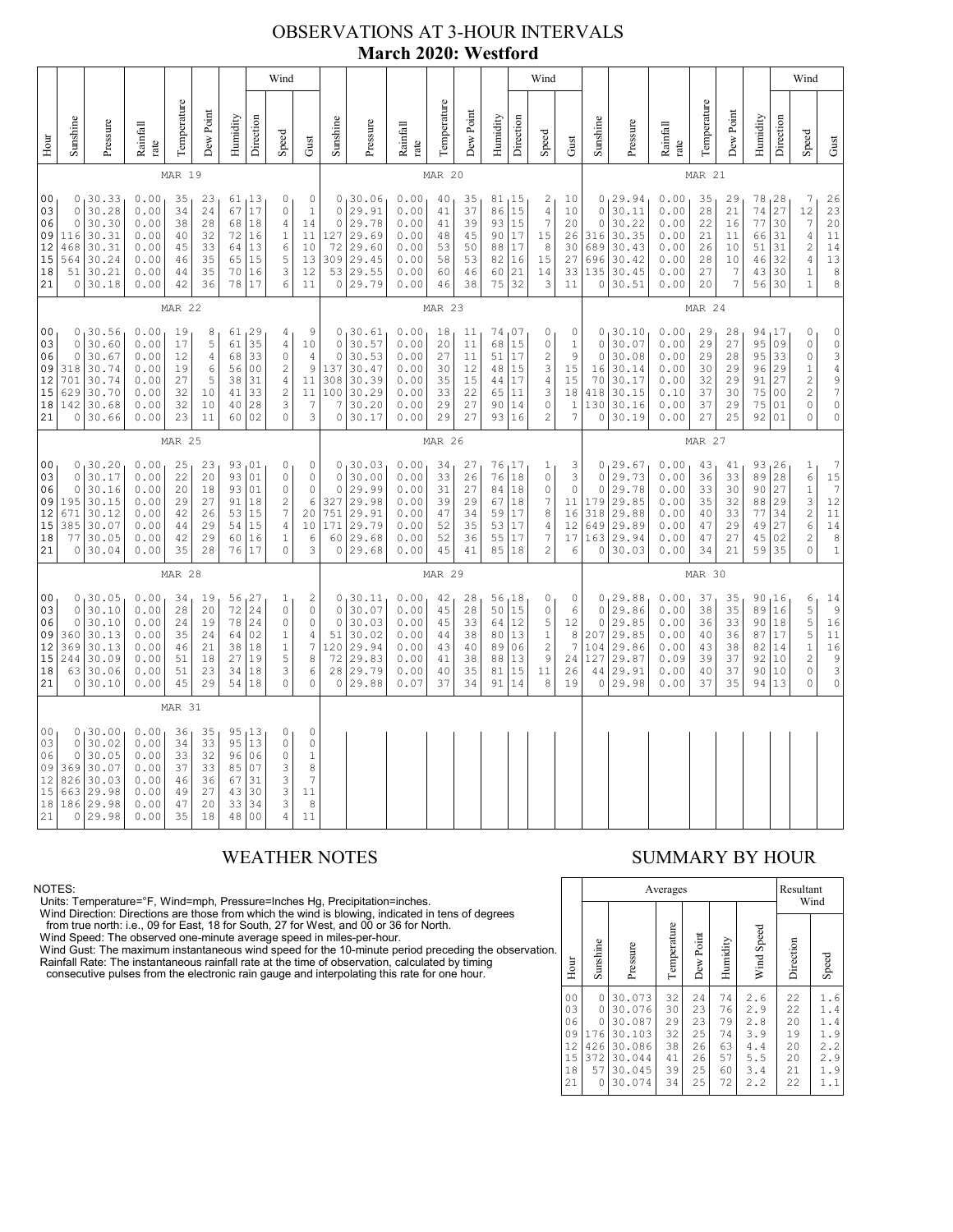### HOURLY PRECIPITATION (Water Equivalent) **March 2020: Westford**

| Date                                                      |                      |    |    |      |                  | A.M. Hour Ending at                                                                                                                  |    |    |    |      |          |    |                                                                    |           |    |                                 |    | P.M. Hour Ending at |    |    |    |    |                                                                                                                                           |    | Date                                                      |
|-----------------------------------------------------------|----------------------|----|----|------|------------------|--------------------------------------------------------------------------------------------------------------------------------------|----|----|----|------|----------|----|--------------------------------------------------------------------|-----------|----|---------------------------------|----|---------------------|----|----|----|----|-------------------------------------------------------------------------------------------------------------------------------------------|----|-----------------------------------------------------------|
|                                                           | 01                   | 02 | 03 | 04   | 05               | 06                                                                                                                                   | 07 | 08 | 09 | 10   | 11       | 12 | 01                                                                 | 02        | 03 | 04                              | 05 | 06                  | 07 | 08 | 09 | 10 | 11                                                                                                                                        | 12 |                                                           |
| 01<br>02<br>03<br>04<br>05                                |                      |    |    |      |                  |                                                                                                                                      |    |    |    |      |          |    |                                                                    |           |    |                                 |    |                     |    |    |    |    |                                                                                                                                           |    | $0\,1$<br>$02$<br>03<br>03<br>04<br>05                    |
| 06<br>07<br>08<br>09<br>10                                |                      |    |    |      |                  |                                                                                                                                      |    |    |    |      |          |    |                                                                    |           |    |                                 |    |                     |    |    |    |    |                                                                                                                                           |    | 06<br>07<br>08<br>09<br>09<br>10                          |
| 11<br>12<br>13<br>14<br>15                                |                      |    |    |      |                  |                                                                                                                                      |    |    |    |      |          |    |                                                                    |           |    |                                 |    |                     |    |    |    |    |                                                                                                                                           |    | $\begin{array}{c} 11 \\ 12 \\ 13 \\ 14 \\ 15 \end{array}$ |
| 16<br>17<br>18<br>19<br>20                                |                      |    |    |      | 0.010.020.060.01 |                                                                                                                                      |    |    |    |      | 0.010.01 |    |                                                                    | 0.01 0.01 |    | 0.02                            |    |                     |    |    |    |    |                                                                                                                                           |    | 16<br>17<br>18<br>19<br>19<br>20                          |
| $\begin{array}{c} 21 \\ 22 \end{array}$<br>23<br>24<br>25 |                      |    |    |      |                  |                                                                                                                                      |    |    |    | 0.01 |          |    | $0.01$ 0.04 0.07 0.09 0.09 0.05 0.02                               |           |    |                                 |    |                     |    |    |    |    |                                                                                                                                           |    |                                                           |
| 26<br>27<br>28<br>29                                      | 0.01<br>30 0.03 0.01 |    |    |      |                  |                                                                                                                                      |    |    |    |      |          |    | $0.04 \mid 0.05 \mid 0.04 \mid 0.06 \mid 0.04 \mid 0.03 \mid 0.08$ |           |    | $0.02$ 0.08 0.16 0.03 0.01 0.02 |    |                     |    |    |    |    | $\begin{bmatrix} 0.01 & 0.05 & 0.04 & 0.01 & 0.03 & 26 \\ 0.01 & 0.12 & 0.11 & 0.02 & 29 \\ 0.02 & 0.12 & 0.02 & 0.02 & 30 \end{bmatrix}$ |    |                                                           |
| 31                                                        |                      |    |    | 0.01 |                  |                                                                                                                                      |    |    |    |      |          |    |                                                                    |           |    |                                 |    |                     |    |    |    |    |                                                                                                                                           |    | 31                                                        |
|                                                           |                      |    |    |      |                  | Sum 0.04 0.01 0.01 0.03 0.06 0.01 0.00 0.00 0.00 0.05 0.06 0.06 0.06 0.12 0.20 0.29 0.22 0.06 0.04 0.00 0.04 0.17 0.15 0.03 0.05 Sum |    |    |    |      |          |    |                                                                    |           |    |                                 |    |                     |    |    |    |    |                                                                                                                                           |    |                                                           |

During a frozen precipitation event, hourly precipitation totals may not be recorded. In this case, daily amounts are typically entered in the last column (hour ending at 12 A.M.)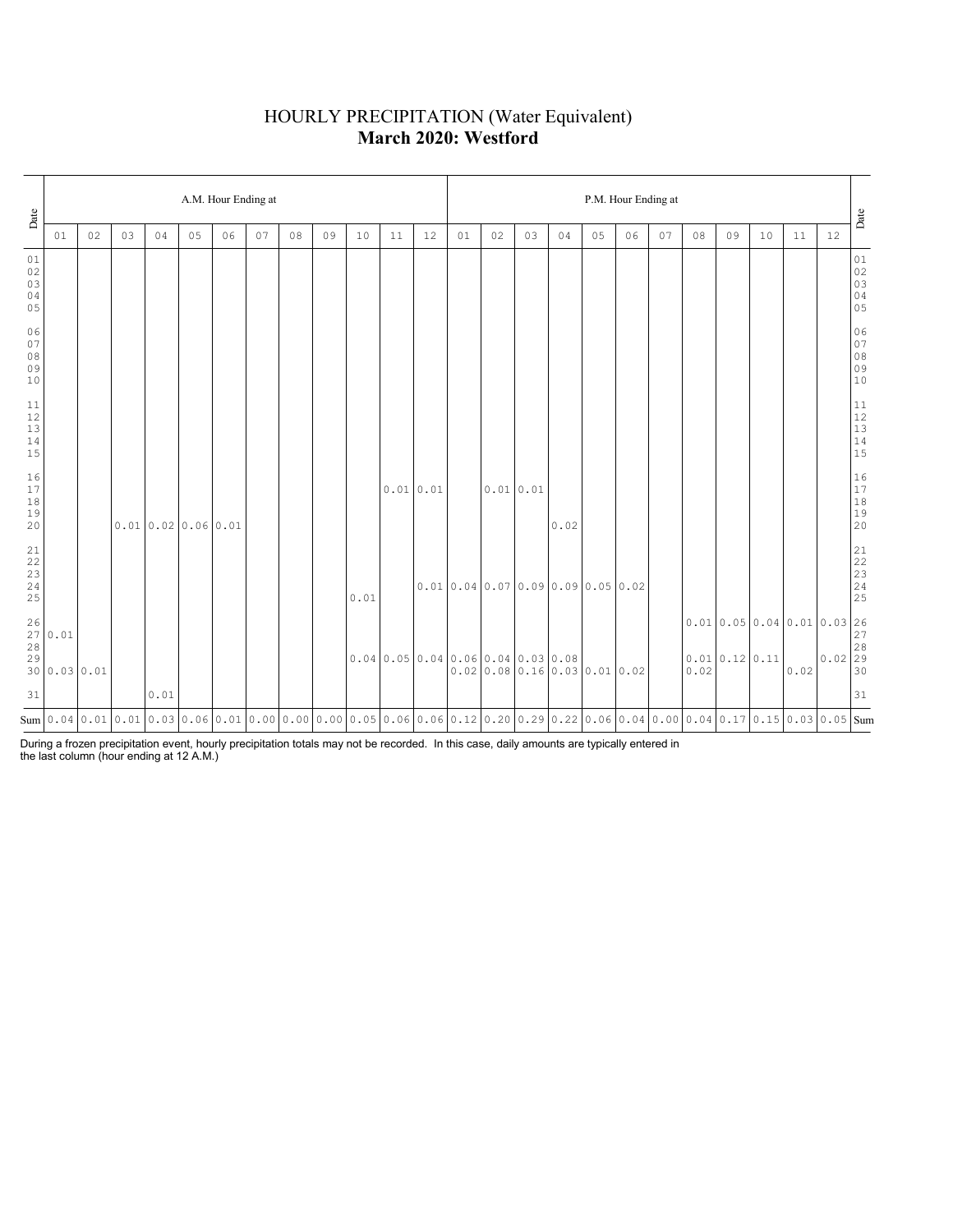### HOUR-BY-HOUR DATA **March 2020: Westford**